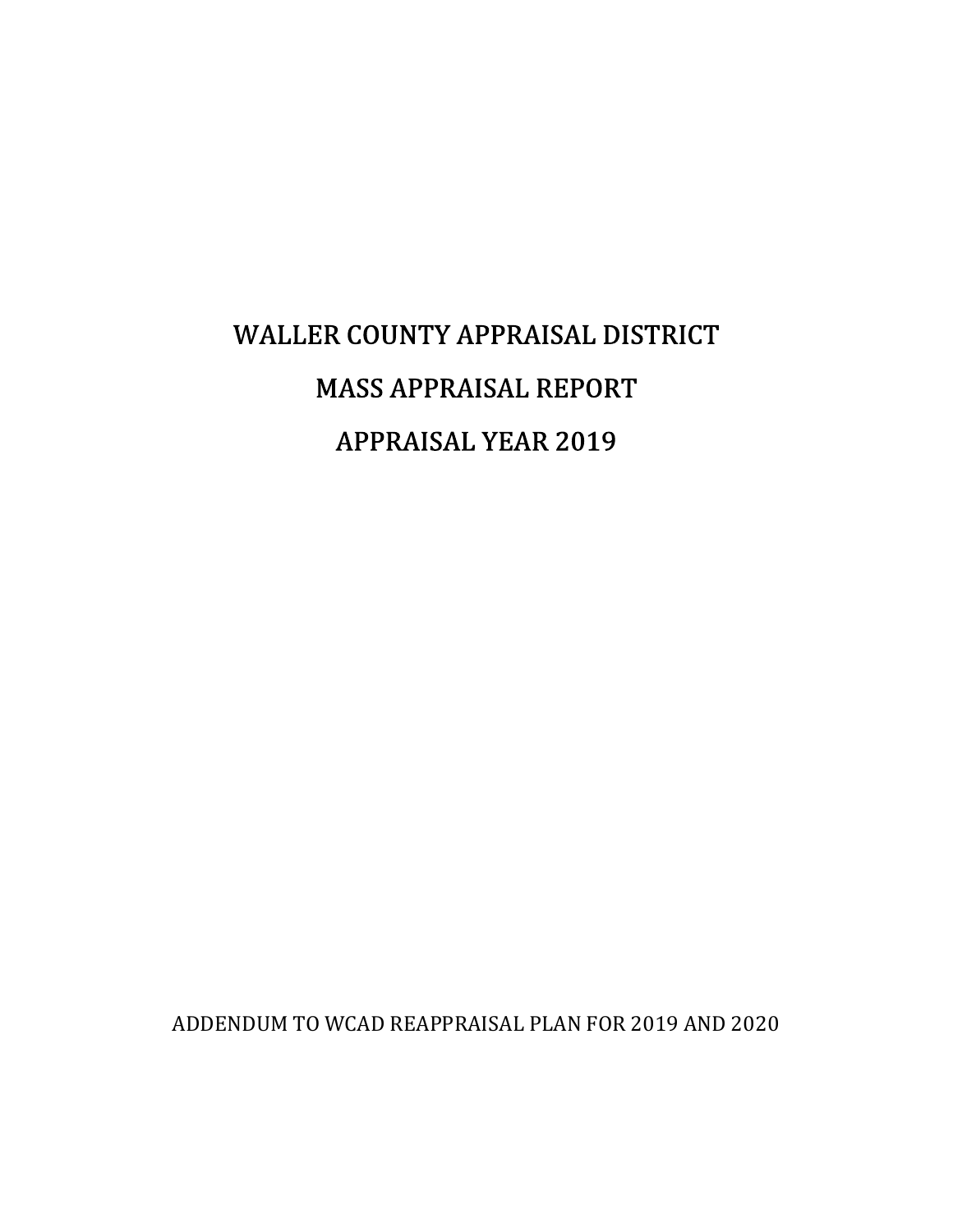#### WALLER COUNTY APPRAISAL DISTRICT

## Uniform Standards of Professional Appraisal Practices

#### Scope

The Waller County Appraisal District (WCAD) is responsible for the appraisal of all classes of taxable property located within its jurisdictional boundaries.

In mass appraising property for the purpose of ad valorem taxation, WCAD subscribes to Marshall and Swift. In appraising property for ad valorem tax purposes, the District employs generally accepted appraisal methods and techniques. Our appraisers conduct mass appraisal utilizing the three approaches to value: cost, market and income approach.

 WCAD employs an outside appraisal firm, Landrum and Associates, to appraise commercial, minerals, oil and gas, utilities and various other complex properties. Landrum and Associates is guided by the principles set forth in the USPAP.

#### Legal Requirements

The Texas Constitution contains the laws that form the foundation for the "Texas Property Tax Code." The Tax Code provides an annotated and cross-referenced version of the tax laws that govern property tax administration in Texas. The provisions contained in the Texas Constitution, the Texas Property Tax Code, related case law and Attorney General's opinion, serve as the primary sources of law that govern the activities of the Waller County Appraisal District. Further, in Texas, ad valorem tax administration is subject to all of the various state, county and municipal laws.

#### Market Analysis

Market analysis is performed throughout the year. Both, general and specific data is collected and analyzed. There are a number of economic principles that relate to the market value of property. The principle of supply and demand is an important economic principle that must be considered by appraisers. There are a number of others.

Economic trends, national, regional and local trends affect the value of properties located in our various tax jurisdictions. An awareness of physical, economic, governmental, and social forces is essential in understanding, analyzing and identifying local trends that affect the real estate market.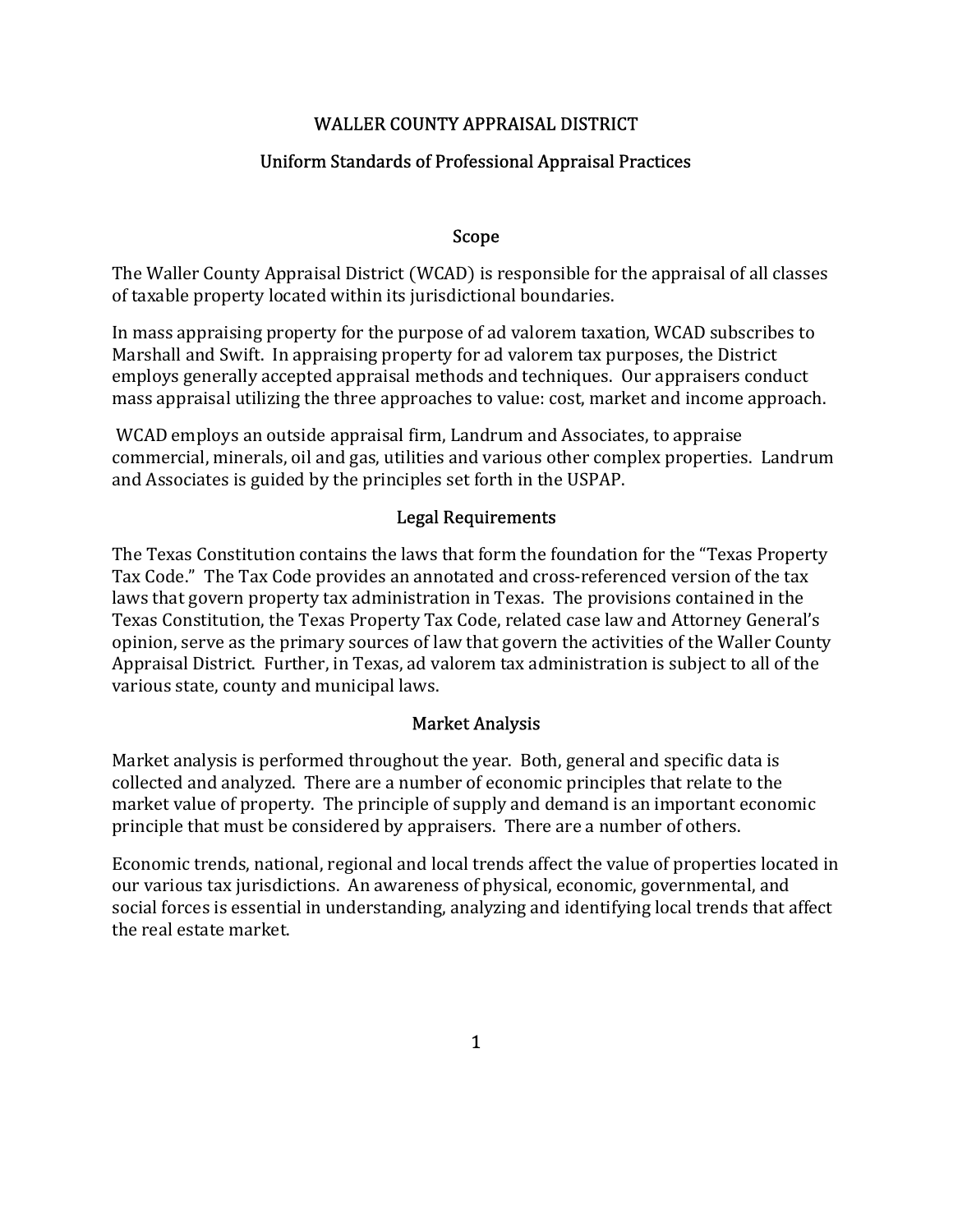#### Highest and Best Analysis

In considering the fair market-value of taxable property, the Waller County Appraisal District employs the principle of highest and best use analysis. Highest and best use analysis is the first step in the District appraisers' economic analysis.

Highest and best use is defined as the most profitable use at a specific time. For the purpose of ad valorem property taxation in Texas, the specific time is January 1 of each calendar year. The highest and best use must be legal, physically possible and financially feasible. Waller County Appraisal District appraisers generally consider that the current use of the property is most likely its highest and best use. In certain types of property, highest and best use is often determined by local zoning and deed restrictions. However, in areas of transition, it may be necessary for the appraiser to more carefully consider the concept of highest and best use. Decisions regarding changes in highest and best use determination are generally discussed by the chief appraiser, deputy chief appraiser and director of appraisal. Highest and best use may not be the present use of the property when the agents of production are not in alignment (i.e. land, labor, capital and management), then the highest and best use of the property may not currently exist.

#### Data Collection

Waller County Appraisal District maintains a variety of programs designed to discover changes that may occur to properties. Property inspections occur as a result of information revealed during various forms of analysis. Building permits, meter hook ups from the electric company, septic permits, field reviews, renditions, local news publications and the public are but a few of the sources of information considered by staff during the discovery phase of the appraisal process.

Data collection in the field requires preparation of maps, computer-generated appraisal cards, and coordination of appropriate staff members to begin the process. Properties are grouped by location prior to the start of the field work. This process requires coordination and supervision during all phases. Fieldwork is distributed to appraisers based on property location. The appraisers are trained in the techniques of listing, measuring, classifying and appraising of property. Depreciation is also considered during the field inspection phase of the appraisal process.

The Waller County Appraisal District depreciation tables are based on an extended life theory, which encompasses a remaining life and effective age approach. The extended life expectancy theory explains that the increased life expectancy, due to seasoning and proven ability to exist, will in fact increase the total life expectancy the longer it continues to exist.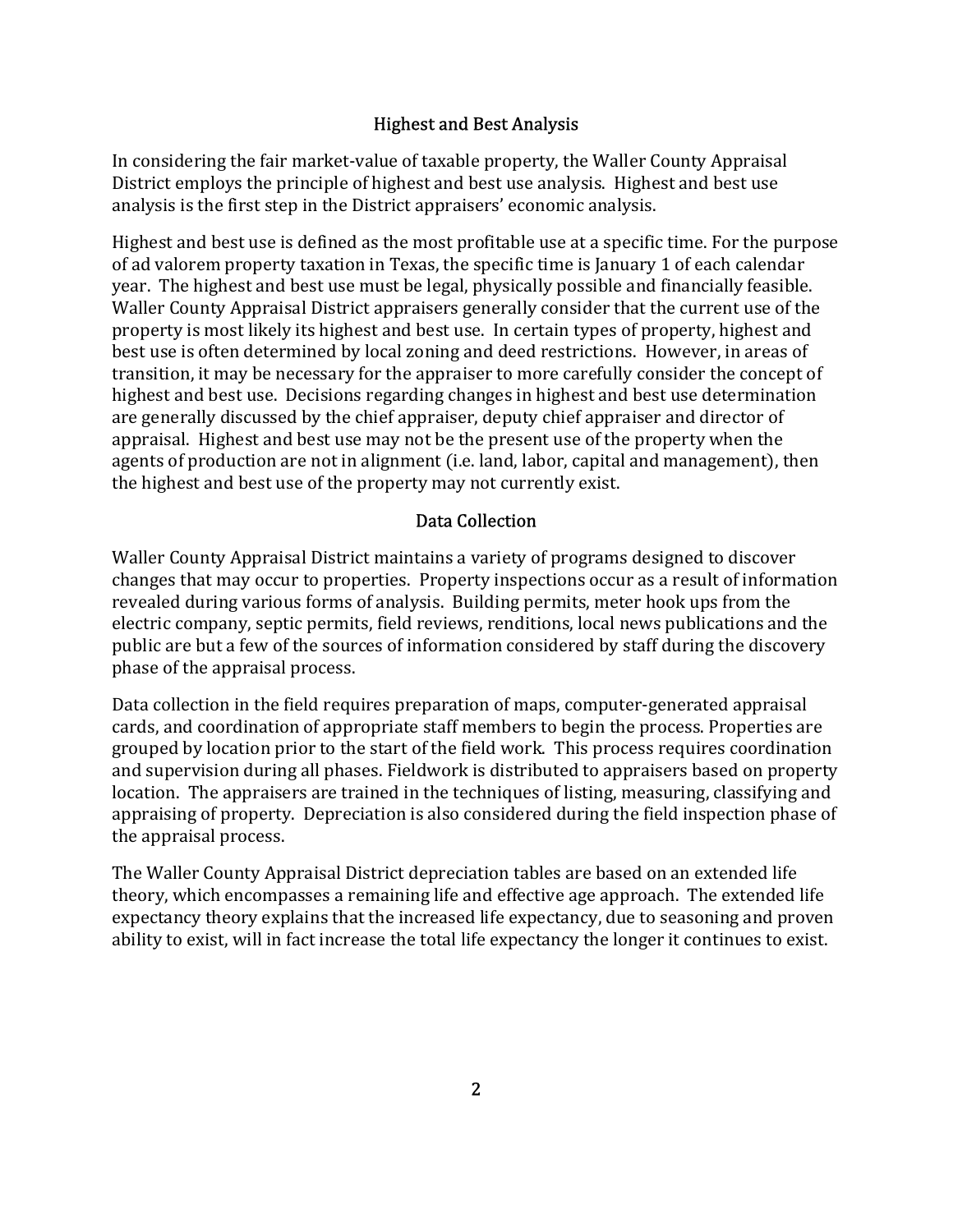## Three Approaches to Value

In appraisal, there are three basic approaches to value: cost, market and income. The cost approach estimates the cost of replacing an improvement; the market approach focuses on the sale of comparable properties; and the income approach examines the income stream a property produces.

Most taxable properties in the Waller County Appraisal District are valued using the Market Approach. In the Cost Approach, the cost schedules are tested against commonly accepted sources of building cost information, such as Marshall and Swift, to determine accuracy. Cost estimates are also compared to local market data to determine accuracy. Cost estimates are also compared to local market data to determine level of appraisal. The Income Approach is applicable only to income producing properties.

#### Market Approach

- Select comparable properties (recent sales that are similar to the subject)
- List differences between the comparable and the subject
- Calculate adjustments and adjust comparables to the subject
- Estimate the subject's value form the adjusted values of the comparables

### Cost Approach

- Estimate the value of land as if vacant
- Estimate the cost of replacing the improvements (using cost tables) [square footage x price per square foot]. For linear measurements of one-half foot (6 inches) or less – round down; greater than one-half foot - round up
- Estimate and subtract the value lost due to accrued depreciation to arrive at the indicated value of the existing improvements
- Add the indicated improvement value to the land value, then to the total value of the property

#### Income Approach

- Determine the subject property's annual net operating income (NOI)
- Determine the capitalization rate (cap rate)
- Divide the net operating income by the capitalization rate to arrive at the property value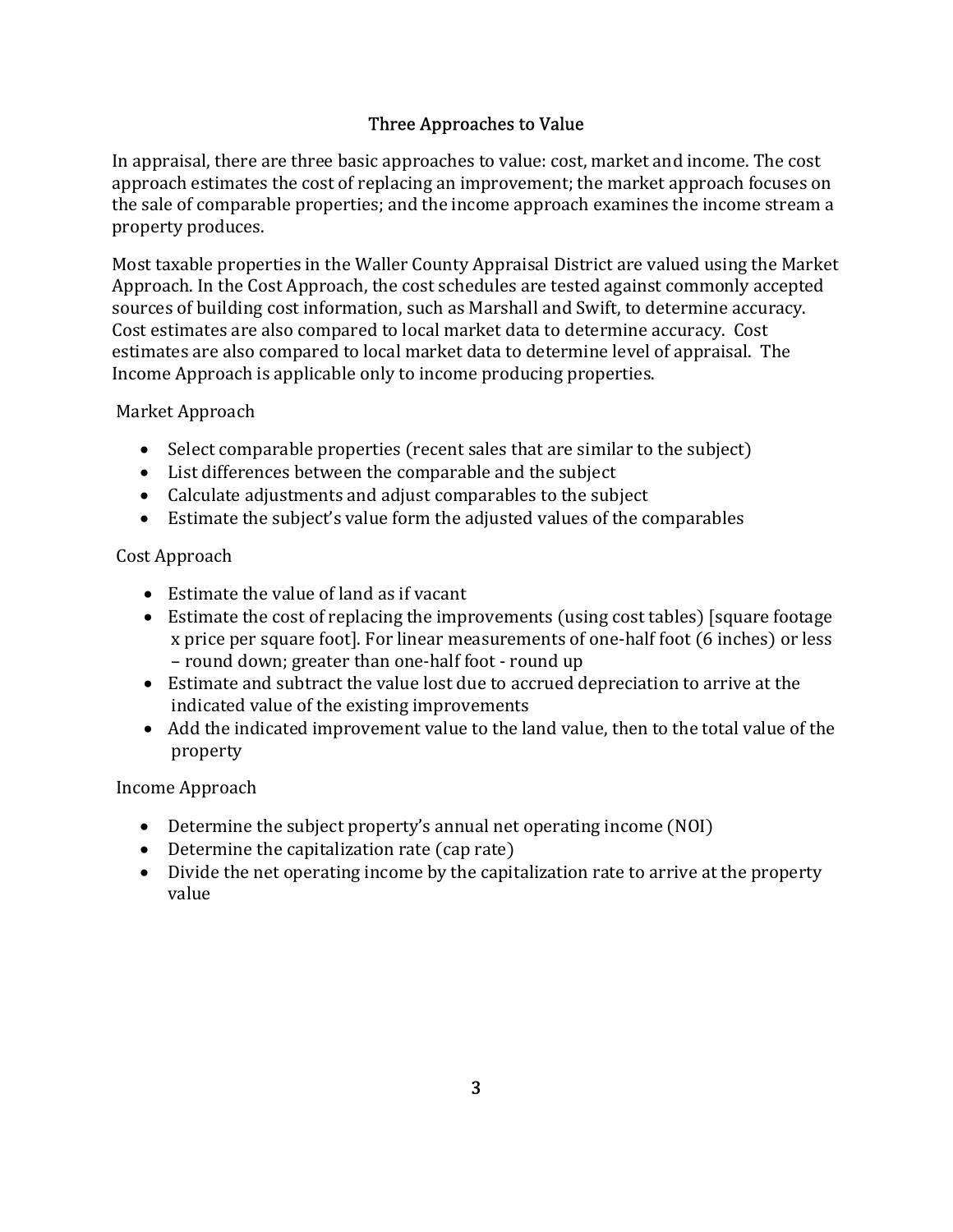#### Sales Analysis

WCAD receives sales information from a variety of sources including, but not limited to, deeds, local realtors, sales questionnaires, ARB hearings and local builders. Sales are reviewed for validity (see WCAD definition of market value). The sales are field inspected for data accuracy. All sales are entered into our computerized sales system. The sales are classified to recognize their appropriate status, source and confirmation code.

## Tax Code Definition of Market Value

Market Value means the price at which a property would transfer for cash of its equivalent under prevailing market conditions, if

- a) Exposed for sale in the open market with a reasonable time for the seller to find a purchaser;
- b) Both the seller and purchaser know of all the uses and purposes to which the property is adapted and for which it is capable of being used and of the enforceable restrictions on its use; and
- c) Both the seller and the purchaser seek to maximize their gains, and neither is in a position to take advantage of the other.

Two Definitions of Market Value Implied by Supreme Court Rulings

Personal Property Market Value: The price that dealers in the goods are willing to receive and purchasers are willing to pay when the goods are bought and sold in the ordinary course of trade.

Real Property Market Value: The amount of money that probably would be arrived at through fair negotiations between a willing seller and a willing buyer, taking into consideration the uses to which the property may be put.

## Land Analysis

Land analysis is conducted to determine highest and best use. Base lot square-footage rates, acreage rates, primary and residual price rates and hard-code unit processes are established during this phase of the appraisal operation. Location, size, configuration, and topography are important elements. The sales comparison approach is used to assist in the development of unit prices. The land appraisal techniques of allocation by abstraction and allocation by ratio are used to best reflect the value of the land as vacant in areas where build-out has occurred or in areas where vacant land sales are not available.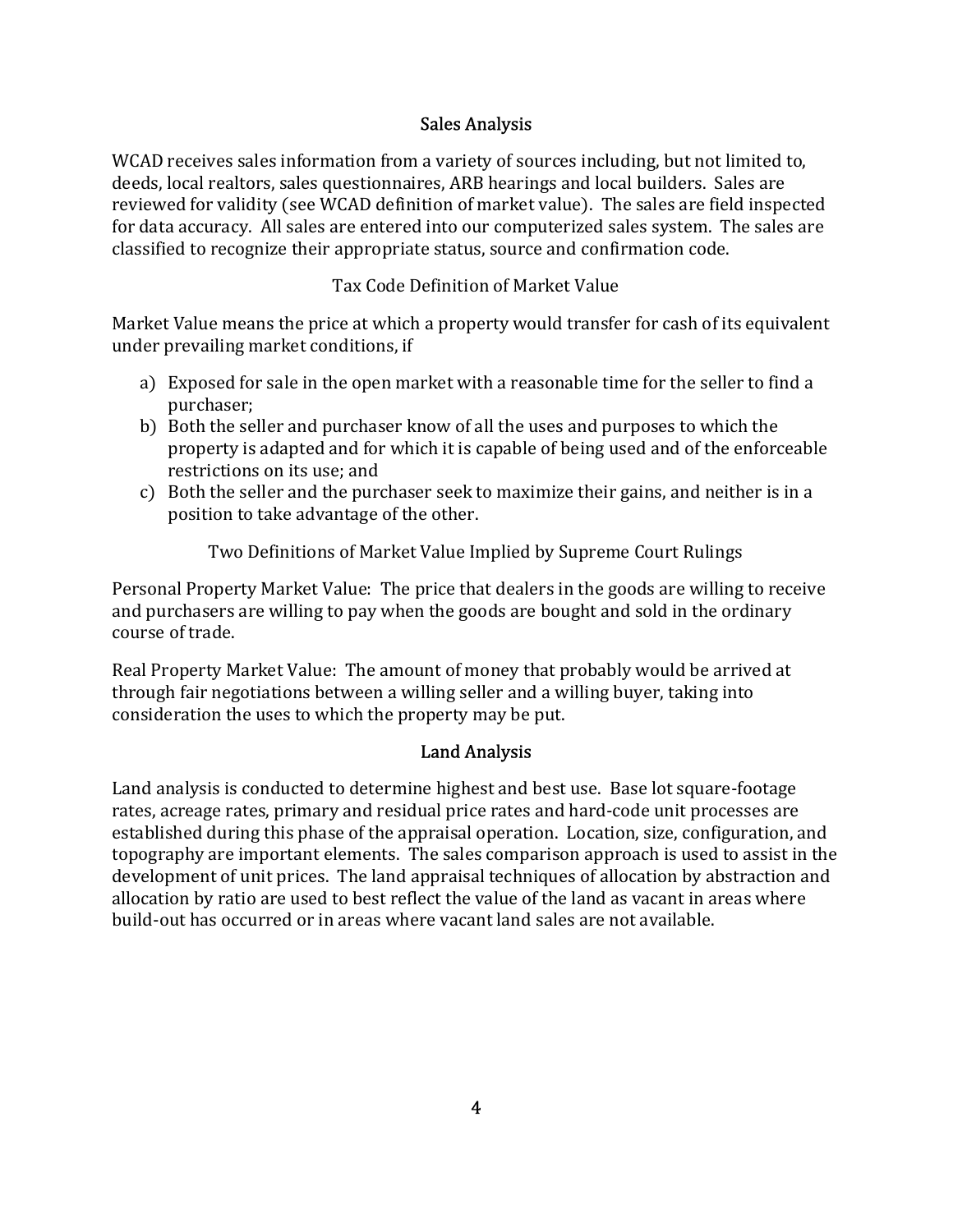#### Commercial Property Valuation

The Waller County Appraisal District's contracted appraiser employs all three approaches to value when possible in valuing the income-producing property. The primary approach used to initiate the valuation process is the cost approach to value. Property characteristics and attributes are determined for each commercial property and an initial cost value is calculated. The depreciation is calculated and assigned during this process so that an RCNLD of the improvements may be derived and this is added to an estimate of the land value. Also, the income and expense data of these types of properties is gathered and evaluated. When appropriate, one or more forms of the income approach to value are used. Information from a variety of sources is obtained and a detailed analysis is undertaken. When possible, appraisers use the technique of direct capitalization to derive the income approach value. Further, during the establishment of the capitalization rate it is always important to estimate an appropriate amount of risk when building the capitalization rate. The commercial classification system used by WCAD was developed from the State Property Tax Board's General Appraisal Manual. Commercial cost tables were derived from information provided by Marshall and Swift Valuation Service, local construction costs, and local market data (sales). When available, appraisers also use the sales comparison approach to determine the fair-market value of income-producing properties. In using the cost approach, however, it is necessary for the appraiser to utilize the unit in place, quantity survey or historical cost method to derive accurate cost estimates.

#### Personal Property

All income-producing business personal property located within the Waller County Appraisal District's boundaries is subject to tax. Business use vehicles are also listed in the appraisal records and are subject to ad valorem taxation. Waller County Appraisal District uses personal property schedules to value business furniture, fixtures, equipment and inventory. Additionally, personal property values are obtained by some other sources.

Business owners are required by Texas Law to render their business personal property each year. Rendered values are considered by the appraiser during the appropriate phase of valuation analysis. Rendered values are often used as the basis for the District value if the value rendered is reasonable for the type of business and within acceptable ranges when compared to the personal property in-house schedules and/or Marshall and Swift Valuation Service.

Should the property owner choose not to render the property, or if the rendered amount does not fit acceptable ranges, then the District's schedules, which can be located in the BPP manual or the Marshall and Swift schedule is used to value the property.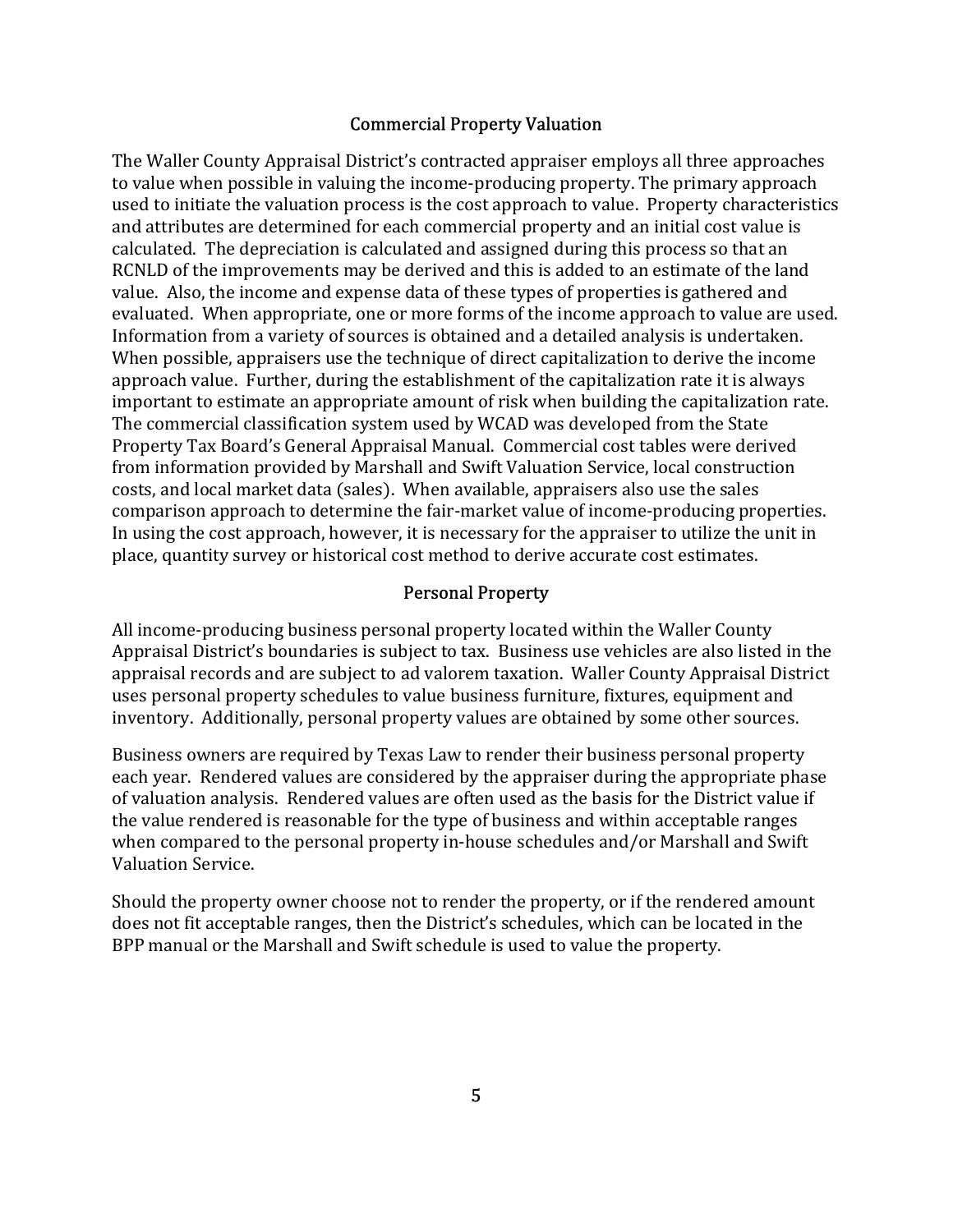Depreciation of the property is determined by the age of the property and its expected life. Valuation and depreciation schedules are available in the Appraisal District office.

Business vehicles are valued based on N.A.D.A. Used Car Guide, trade-in value for the particular make, model and age of the vehicle. When adverse factors, such as high mileage are known, appropriate adjustments are made.